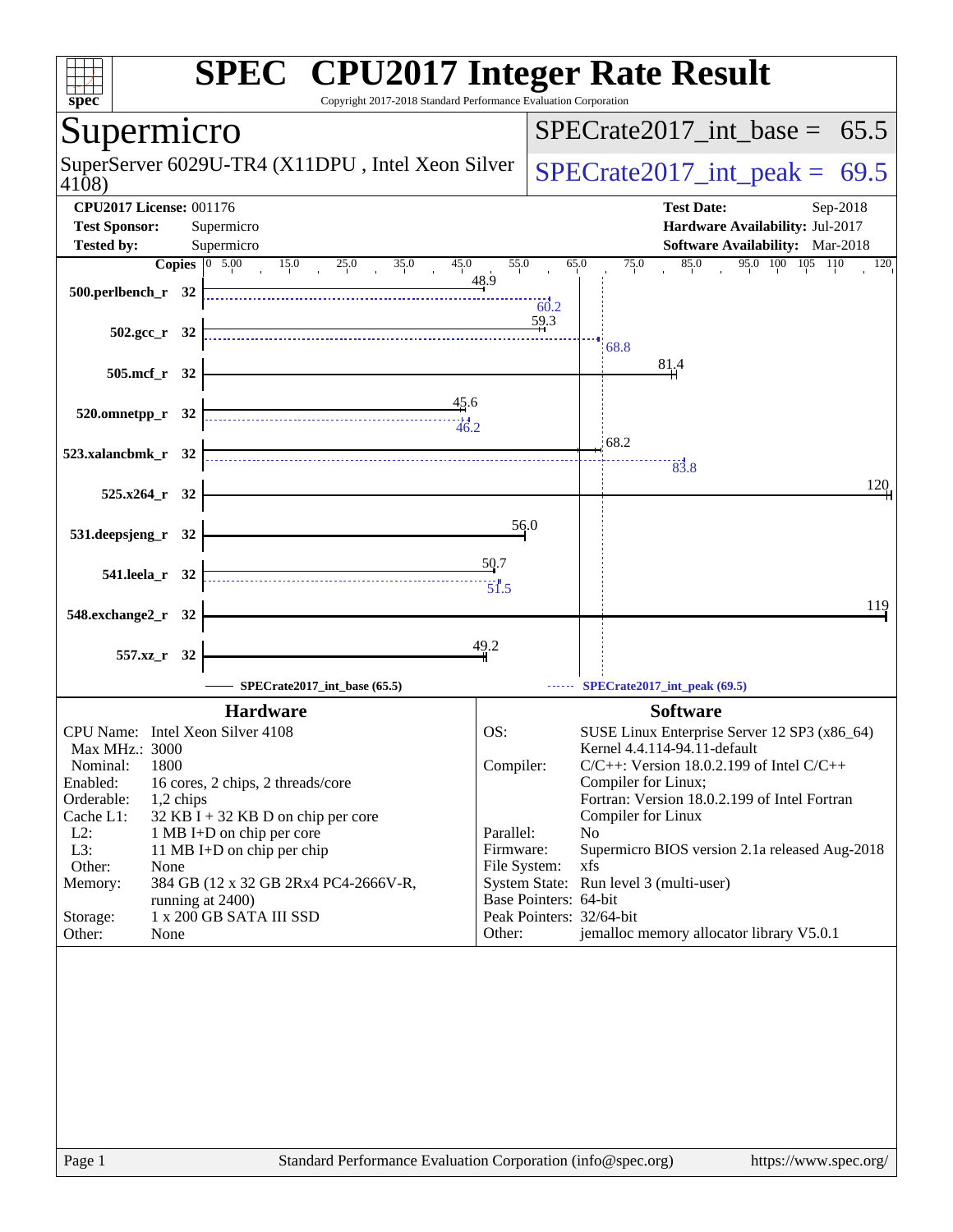

Copyright 2017-2018 Standard Performance Evaluation Corporation

#### Supermicro

SuperServer 6029U-TR4 (X11DPU, Intel Xeon Silver  $\big|$  SPECrate 2017 int peak = 69.5

SPECrate2017 int\_base =  $65.5$ 

4108)

#### **[Results Table](http://www.spec.org/auto/cpu2017/Docs/result-fields.html#ResultsTable)**

|                           |               |                |       | <b>Base</b>    |            |                |       |               |                |              | <b>Peak</b>    |              |                |              |
|---------------------------|---------------|----------------|-------|----------------|------------|----------------|-------|---------------|----------------|--------------|----------------|--------------|----------------|--------------|
| <b>Benchmark</b>          | <b>Copies</b> | <b>Seconds</b> | Ratio | <b>Seconds</b> | Ratio      | <b>Seconds</b> | Ratio | <b>Copies</b> | <b>Seconds</b> | <b>Ratio</b> | <b>Seconds</b> | <b>Ratio</b> | <b>Seconds</b> | <b>Ratio</b> |
| $500$ .perlbench r        | 32            | 1042           | 48.9  | 1045           | 48.8       | 1042           | 48.9  | 32            | 846            | 60.2         | 844            | 60.4         | 847            | 60.2         |
| 502.gcc_r                 | 32            | 775            | 58.5  | 764            | 59.3       | 762            | 59.5  | 32            | 658            | 68.9         | 658            | 68.8         | 660            | 68.7         |
| $505$ .mcf r              | 32            | 635            | 81.4  | 635            | 81.4       | 628            | 82.4  | 32            | 635            | 81.4         | 635            | 81.4         | 628            | 82.4         |
| 520.omnetpp_r             | 32            | 939            | 44.7  | 919            | 45.7       | 920            | 45.6  | 32            | 908            | 46.3         | 910            | 46.2         | 932            | 45.0         |
| 523.xalancbmk r           | 32            | 519            | 65.1  | 495            | 68.2       | 489            | 69.1  | 32            | 403            | 83.8         | 404            | 83.7         | 403            | 83.8         |
| 525.x264 r                | 32            | 471            | 119   | 468            | <b>120</b> | 468            | 120   | 32            | 471            | 119          | 468            | <b>120</b>   | 468            | 120          |
| 531.deepsjeng_r           | 32            | 656            | 55.9  | 654            | 56.0       | 655            | 56.0  | 32            | 656            | 55.9         | 654            | 56.0         | 655            | 56.0         |
| 541.leela r               | 32            | 1043           | 50.8  | 1046           | 50.7       | 1050           | 50.5  | 32            | 1028           | 51.5         | 1025           | 51.7         | 1033           | 51.3         |
| 548.exchange2_r           | 32            | 705            | 119   | 705            | 119        | 706            | 119   | 32            | 705            | <b>119</b>   | 705            | 119          | 706            | 119          |
| 557.xz r                  | 32            | 708            | 48.8  | 701            | 49.3       | 702            | 49.2  | 32            | 708            | 48.8         | 701            | 49.3         | 702            | 49.2         |
| $SPECrate2017$ int base = |               |                | 65.5  |                |            |                |       |               |                |              |                |              |                |              |

**[SPECrate2017\\_int\\_peak =](http://www.spec.org/auto/cpu2017/Docs/result-fields.html#SPECrate2017intpeak) 69.5**

Results appear in the [order in which they were run.](http://www.spec.org/auto/cpu2017/Docs/result-fields.html#RunOrder) Bold underlined text [indicates a median measurement.](http://www.spec.org/auto/cpu2017/Docs/result-fields.html#Median)

#### **[Submit Notes](http://www.spec.org/auto/cpu2017/Docs/result-fields.html#SubmitNotes)**

 The numactl mechanism was used to bind copies to processors. The config file option 'submit' was used to generate numactl commands to bind each copy to a specific processor. For details, please see the config file.

#### **[Operating System Notes](http://www.spec.org/auto/cpu2017/Docs/result-fields.html#OperatingSystemNotes)**

Stack size set to unlimited using "ulimit -s unlimited"

#### **[General Notes](http://www.spec.org/auto/cpu2017/Docs/result-fields.html#GeneralNotes)**

Environment variables set by runcpu before the start of the run: LD\_LIBRARY\_PATH = "/home/cpu2017/lib/ia32:/home/cpu2017/lib/intel64:/home/cpu2017/je5.0.1-32:/home/cpu2017/je5.0.1-64"

 Binaries compiled on a system with 1x Intel Core i7-6700K CPU + 32GB RAM memory using Redhat Enterprise Linux 7.5 Transparent Huge Pages enabled by default Prior to runcpu invocation Filesystem page cache synced and cleared with: sync; echo 3> /proc/sys/vm/drop\_caches runcpu command invoked through numactl i.e.: numactl --interleave=all runcpu <etc>

 Yes: The test sponsor attests, as of date of publication, that CVE-2017-5754 (Meltdown) is mitigated in the system as tested and documented. Yes: The test sponsor attests, as of date of publication, that CVE-2017-5753 (Spectre variant 1) is mitigated in the system as tested and documented. Yes: The test sponsor attests, as of date of publication, that CVE-2017-5715 (Spectre variant 2)

**(Continued on next page)**

| Page | Standard Performance Evaluation Corporation (info@spec.org) | https://www.spec.org/ |
|------|-------------------------------------------------------------|-----------------------|
|------|-------------------------------------------------------------|-----------------------|

**[CPU2017 License:](http://www.spec.org/auto/cpu2017/Docs/result-fields.html#CPU2017License)** 001176 **[Test Date:](http://www.spec.org/auto/cpu2017/Docs/result-fields.html#TestDate)** Sep-2018

**[Test Sponsor:](http://www.spec.org/auto/cpu2017/Docs/result-fields.html#TestSponsor)** Supermicro **[Hardware Availability:](http://www.spec.org/auto/cpu2017/Docs/result-fields.html#HardwareAvailability)** Jul-2017 **[Tested by:](http://www.spec.org/auto/cpu2017/Docs/result-fields.html#Testedby)** Supermicro **[Software Availability:](http://www.spec.org/auto/cpu2017/Docs/result-fields.html#SoftwareAvailability)** Mar-2018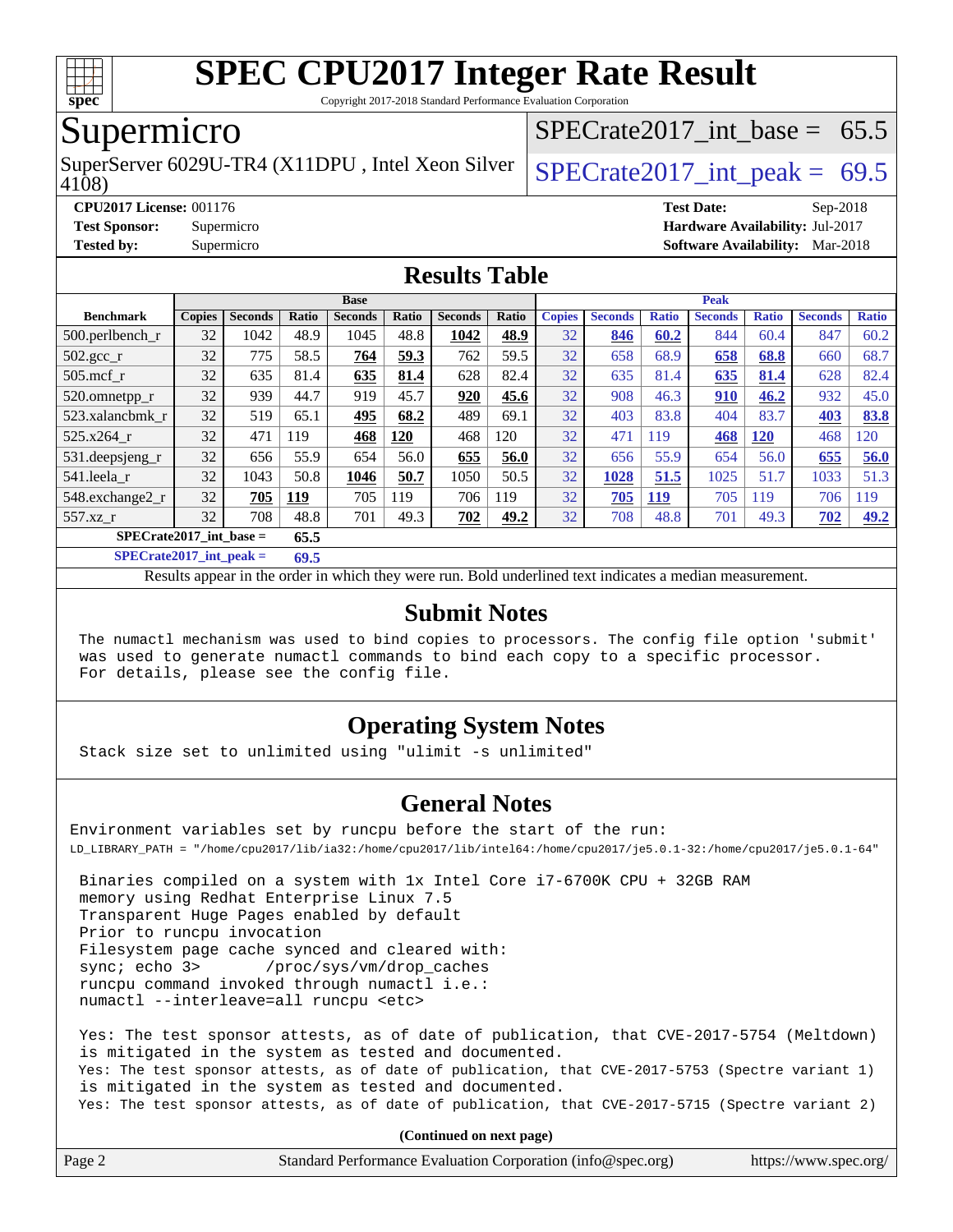

Copyright 2017-2018 Standard Performance Evaluation Corporation

### Supermicro

SuperServer 6029U-TR4 (X11DPU, Intel Xeon Silver  $SPECrate2017$  int peak = 69.5

 $SPECrate2017\_int\_base = 65.5$ 

#### 4108)

**[CPU2017 License:](http://www.spec.org/auto/cpu2017/Docs/result-fields.html#CPU2017License)** 001176 **[Test Date:](http://www.spec.org/auto/cpu2017/Docs/result-fields.html#TestDate)** Sep-2018 **[Test Sponsor:](http://www.spec.org/auto/cpu2017/Docs/result-fields.html#TestSponsor)** Supermicro **[Hardware Availability:](http://www.spec.org/auto/cpu2017/Docs/result-fields.html#HardwareAvailability)** Jul-2017 **[Tested by:](http://www.spec.org/auto/cpu2017/Docs/result-fields.html#Testedby)** Supermicro **[Software Availability:](http://www.spec.org/auto/cpu2017/Docs/result-fields.html#SoftwareAvailability)** Mar-2018

#### **[General Notes \(Continued\)](http://www.spec.org/auto/cpu2017/Docs/result-fields.html#GeneralNotes)**

 is mitigated in the system as tested and documented. jemalloc, a general purpose malloc implementation built with the RedHat Enterprise 7.5, and the system compiler gcc 4.8.5 sources available from jemalloc.net or <https://github.com/jemalloc/jemalloc/releases>

#### **[Platform Notes](http://www.spec.org/auto/cpu2017/Docs/result-fields.html#PlatformNotes)**

Page 3 Standard Performance Evaluation Corporation [\(info@spec.org\)](mailto:info@spec.org) <https://www.spec.org/> BIOS Settings: LLC prefetch = Enable Power Technology = Custom Power Performance Tuning = BIOS Controls EPB ENERGY\_PERF\_BIAS\_CFG mode = Extreme Performance Hardware P-state = Out of Band Mode XPT Prefetch = Enable Stale AtoS = Enable LLC dead line alloc = Disable SDDC Plus One = Disable ADDDC Sparing = Disable Patrol Scrub = Disable Sysinfo program /home/cpu2017/bin/sysinfo Rev: r5974 of 2018-05-19 9bcde8f2999c33d61f64985e45859ea9 running on linux-ima8 Fri Sep 21 17:48:19 2018 SUT (System Under Test) info as seen by some common utilities. For more information on this section, see <https://www.spec.org/cpu2017/Docs/config.html#sysinfo> From /proc/cpuinfo model name : Intel(R) Xeon(R) Silver 4108 CPU @ 1.80GHz 2 "physical id"s (chips) 32 "processors" cores, siblings (Caution: counting these is hw and system dependent. The following excerpts from /proc/cpuinfo might not be reliable. Use with caution.) cpu cores : 8 siblings : 16 physical 0: cores 0 1 2 3 4 5 6 7 physical 1: cores 0 1 2 3 4 5 6 7 From lscpu: Architecture: x86\_64 CPU op-mode(s): 32-bit, 64-bit Byte Order: Little Endian  $CPU(s):$  32 On-line CPU(s) list: 0-31 Thread(s) per core: 2 Core(s) per socket: 8 **(Continued on next page)**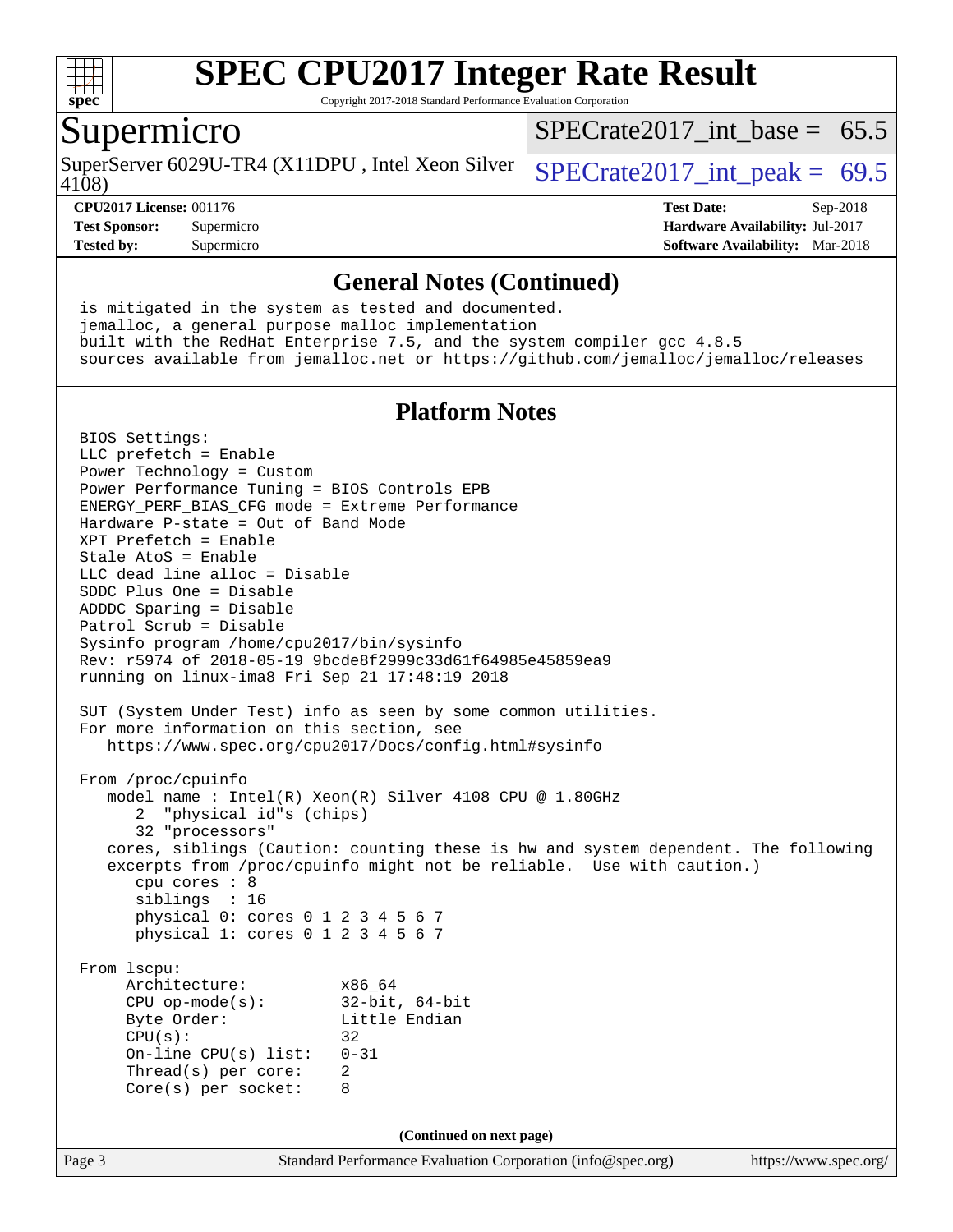

Copyright 2017-2018 Standard Performance Evaluation Corporation

## Supermicro

4108) SuperServer 6029U-TR4 (X11DPU, Intel Xeon Silver  $\sqrt{\text{SPECrate2017\_int\_peak}} = 69.5$ 

[SPECrate2017\\_int\\_base =](http://www.spec.org/auto/cpu2017/Docs/result-fields.html#SPECrate2017intbase) 65.5

**[CPU2017 License:](http://www.spec.org/auto/cpu2017/Docs/result-fields.html#CPU2017License)** 001176 **[Test Date:](http://www.spec.org/auto/cpu2017/Docs/result-fields.html#TestDate)** Sep-2018 **[Test Sponsor:](http://www.spec.org/auto/cpu2017/Docs/result-fields.html#TestSponsor)** Supermicro **[Hardware Availability:](http://www.spec.org/auto/cpu2017/Docs/result-fields.html#HardwareAvailability)** Jul-2017 **[Tested by:](http://www.spec.org/auto/cpu2017/Docs/result-fields.html#Testedby)** Supermicro **Supermicro [Software Availability:](http://www.spec.org/auto/cpu2017/Docs/result-fields.html#SoftwareAvailability)** Mar-2018

#### **[Platform Notes \(Continued\)](http://www.spec.org/auto/cpu2017/Docs/result-fields.html#PlatformNotes)**

| Socket(s):                                         | $\overline{a}$                                                                                                                                                        |
|----------------------------------------------------|-----------------------------------------------------------------------------------------------------------------------------------------------------------------------|
| NUMA $node(s):$<br>Vendor ID:                      | $\overline{2}$<br>GenuineIntel                                                                                                                                        |
| CPU family:                                        | 6                                                                                                                                                                     |
| Model:                                             | 85                                                                                                                                                                    |
| Model name:                                        | $Intel(R)$ Xeon $(R)$ Silver 4108 CPU @ 1.80GHz                                                                                                                       |
| Stepping:                                          | 4                                                                                                                                                                     |
| CPU MHz:                                           | 1800.002                                                                                                                                                              |
| BogoMIPS:                                          | 3600.00                                                                                                                                                               |
| Virtualization:                                    | $VT - x$                                                                                                                                                              |
| L1d cache:                                         | 32K                                                                                                                                                                   |
| Lli cache:                                         | 32K                                                                                                                                                                   |
| L2 cache:                                          | 1024K                                                                                                                                                                 |
| L3 cache:                                          | 11264K                                                                                                                                                                |
| NUMA node0 CPU(s):<br>NUMA node1 CPU(s):           | $0 - 7$ , 16-23<br>$8 - 15, 24 - 31$                                                                                                                                  |
| Flagg:                                             | fpu vme de pse tsc msr pae mce cx8 apic sep mtrr pge mca cmov                                                                                                         |
|                                                    | pat pse36 clflush dts acpi mmx fxsr sse sse2 ss ht tm pbe syscall nx pdpelgb rdtscp<br>lm constant_tsc art arch_perfmon pebs bts rep_good nopl xtopology nonstop_tsc  |
|                                                    | aperfmperf eagerfpu pni pclmulqdq dtes64 monitor ds_cpl vmx smx est tm2 ssse3 sdbg                                                                                    |
|                                                    | fma cx16 xtpr pdcm pcid dca sse4_1 sse4_2 x2apic movbe popcnt tsc_deadline_timer aes                                                                                  |
|                                                    | xsave avx f16c rdrand lahf_lm abm 3dnowprefetch ida arat epb invpcid_single pln pts                                                                                   |
|                                                    | dtherm intel_pt rsb_ctxsw spec_ctrl retpoline kaiser tpr_shadow vnmi flexpriority                                                                                     |
|                                                    | ept vpid fsgsbase tsc_adjust bmil hle avx2 smep bmi2 erms invpcid rtm cqm mpx<br>avx512f avx512dq rdseed adx smap clflushopt clwb avx512cd avx512bw avx512vl xsaveopt |
|                                                    | xsavec xgetbvl cqm_llc cqm_occup_llc pku ospke                                                                                                                        |
|                                                    |                                                                                                                                                                       |
| /proc/cpuinfo cache data<br>cache size : 11264 KB  |                                                                                                                                                                       |
|                                                    | From numactl --hardware WARNING: a numactl 'node' might or might not correspond to a                                                                                  |
| physical chip.                                     |                                                                                                                                                                       |
| $available: 2 nodes (0-1)$                         |                                                                                                                                                                       |
|                                                    | node 0 cpus: 0 1 2 3 4 5 6 7 16 17 18 19 20 21 22 23                                                                                                                  |
| node 0 size: 193036 MB                             |                                                                                                                                                                       |
| node 0 free: 192635 MB                             | node 1 cpus: 8 9 10 11 12 13 14 15 24 25 26 27 28 29 30 31                                                                                                            |
| node 1 size: 193516 MB                             |                                                                                                                                                                       |
| node 1 free: 193179 MB                             |                                                                                                                                                                       |
| node distances:                                    |                                                                                                                                                                       |
| node 0 1                                           |                                                                                                                                                                       |
| 0:<br>10<br>21                                     |                                                                                                                                                                       |
| 21<br>10<br>1:                                     |                                                                                                                                                                       |
|                                                    |                                                                                                                                                                       |
| From /proc/meminfo                                 |                                                                                                                                                                       |
| MemTotal:<br>395830568 kB<br>HugePages_Total:<br>0 |                                                                                                                                                                       |
|                                                    |                                                                                                                                                                       |
|                                                    | (Continued on next page)                                                                                                                                              |
|                                                    |                                                                                                                                                                       |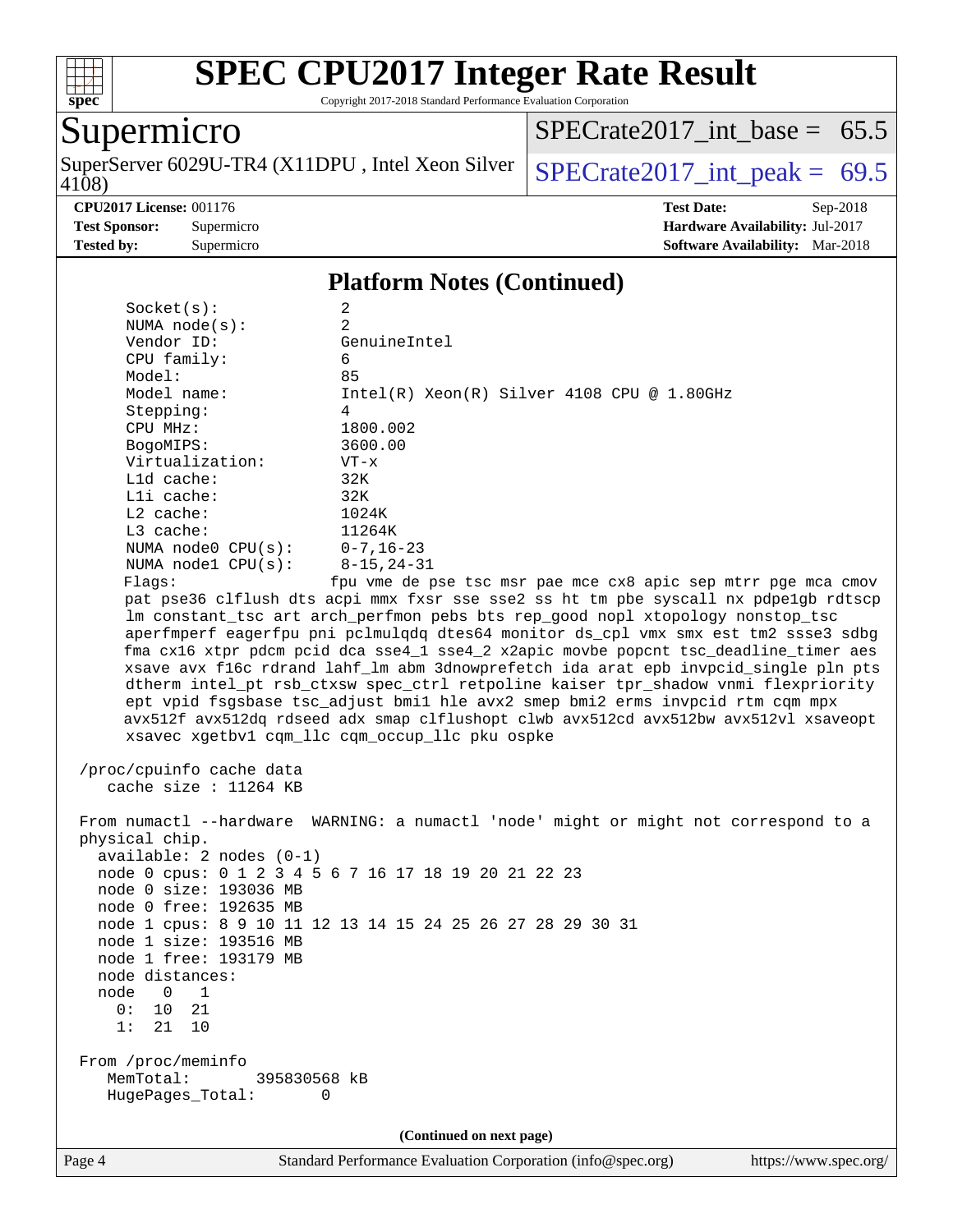

Copyright 2017-2018 Standard Performance Evaluation Corporation

### Supermicro

4108) SuperServer 6029U-TR4 (X11DPU, Intel Xeon Silver  $SPECrate2017$  int peak = 69.5

 $SPECrate2017\_int\_base = 65.5$ 

**[CPU2017 License:](http://www.spec.org/auto/cpu2017/Docs/result-fields.html#CPU2017License)** 001176 **[Test Date:](http://www.spec.org/auto/cpu2017/Docs/result-fields.html#TestDate)** Sep-2018 **[Test Sponsor:](http://www.spec.org/auto/cpu2017/Docs/result-fields.html#TestSponsor)** Supermicro **[Hardware Availability:](http://www.spec.org/auto/cpu2017/Docs/result-fields.html#HardwareAvailability)** Jul-2017 **[Tested by:](http://www.spec.org/auto/cpu2017/Docs/result-fields.html#Testedby)** Supermicro **[Software Availability:](http://www.spec.org/auto/cpu2017/Docs/result-fields.html#SoftwareAvailability)** Mar-2018

#### **[Platform Notes \(Continued\)](http://www.spec.org/auto/cpu2017/Docs/result-fields.html#PlatformNotes)**

 Hugepagesize: 2048 kB From /etc/\*release\* /etc/\*version\* SuSE-release: SUSE Linux Enterprise Server 12 (x86\_64) VERSION = 12 PATCHLEVEL = 3 # This file is deprecated and will be removed in a future service pack or release. # Please check /etc/os-release for details about this release. os-release: NAME="SLES" VERSION="12-SP3" VERSION\_ID="12.3" PRETTY\_NAME="SUSE Linux Enterprise Server 12 SP3" ID="sles" ANSI\_COLOR="0;32" CPE\_NAME="cpe:/o:suse:sles:12:sp3" uname -a: Linux linux-ima8 4.4.114-94.11-default #1 SMP Thu Feb 1 19:28:26 UTC 2018 (4309ff9) x86\_64 x86\_64 x86\_64 GNU/Linux Kernel self-reported vulnerability status: CVE-2017-5754 (Meltdown): Mitigation: PTI CVE-2017-5753 (Spectre variant 1): Mitigation: Barriers CVE-2017-5715 (Spectre variant 2): Mitigation: IBRS+IBPB run-level 3 Sep 21 17:29 SPEC is set to: /home/cpu2017 Filesystem Type Size Used Avail Use% Mounted on /dev/sda4 xfs 145G 4.0G 141G 3% /home Additional information from dmidecode follows. WARNING: Use caution when you interpret this section. The 'dmidecode' program reads system data which is "intended to allow hardware to be accurately determined", but the intent may not be met, as there are frequent changes to hardware, firmware, and the "DMTF SMBIOS" standard. BIOS American Megatrends Inc. 2.1a 08/23/2018 Memory: 12x NO DIMM NO DIMM 12x Samsung M393A4K40BB2-CTD 32 GB 2 rank 2666, configured at 2400 (End of data from sysinfo program)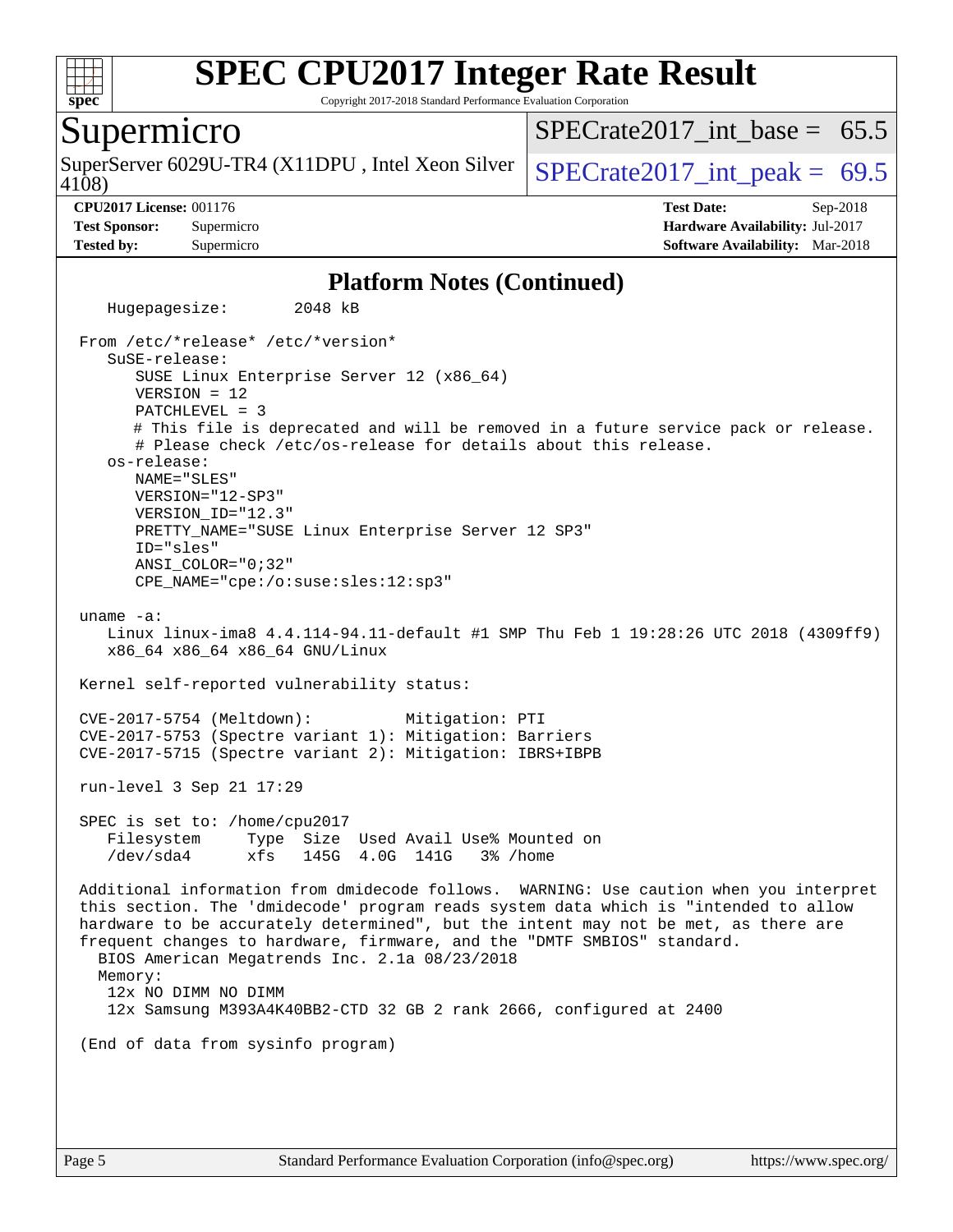

Copyright 2017-2018 Standard Performance Evaluation Corporation

### Supermicro

SuperServer 6029U-TR4 (X11DPU, Intel Xeon Silver  $SPECTate2017\_int\_peak = 69.5$ 

 $SPECTate2017\_int\_base = 65.5$ 

4108)

**[CPU2017 License:](http://www.spec.org/auto/cpu2017/Docs/result-fields.html#CPU2017License)** 001176 **[Test Date:](http://www.spec.org/auto/cpu2017/Docs/result-fields.html#TestDate)** Sep-2018 **[Test Sponsor:](http://www.spec.org/auto/cpu2017/Docs/result-fields.html#TestSponsor)** Supermicro **[Hardware Availability:](http://www.spec.org/auto/cpu2017/Docs/result-fields.html#HardwareAvailability)** Jul-2017 **[Tested by:](http://www.spec.org/auto/cpu2017/Docs/result-fields.html#Testedby)** Supermicro **Supermicro [Software Availability:](http://www.spec.org/auto/cpu2017/Docs/result-fields.html#SoftwareAvailability)** Mar-2018

#### **[Compiler Version Notes](http://www.spec.org/auto/cpu2017/Docs/result-fields.html#CompilerVersionNotes)**

| CC<br>$557.xx$ $r(base)$   | . _ _ _ _ _ _ _<br>500.perlbench_r(base) 502.gcc_r(base) 505.mcf_r(base) 525.x264_r(base)        |
|----------------------------|--------------------------------------------------------------------------------------------------|
| icc (ICC) 18.0.2 20180210  | Copyright (C) 1985-2018 Intel Corporation. All rights reserved.                                  |
| CC.<br>$557. xz_r (peak)$  | 500.perlbench_r(peak) 502.gcc_r(peak) 505.mcf_r(peak) 525.x264_r(peak)                           |
| icc (ICC) 18.0.2 20180210  | Copyright (C) 1985-2018 Intel Corporation. All rights reserved.                                  |
|                            | CXXC 520.omnetpp_r(base) 523.xalancbmk_r(base) 531.deepsjeng_r(base)<br>541.leela r(base)        |
| icpc (ICC) 18.0.2 20180210 | Copyright (C) 1985-2018 Intel Corporation. All rights reserved.                                  |
|                            |                                                                                                  |
|                            | CXXC 520.omnetpp_r(peak) 523.xalancbmk_r(peak) 531.deepsjeng_r(peak)<br>$541.$ leela r(peak)     |
|                            | icpc (ICC) 18.0.2 20180210<br>Copyright (C) 1985-2018 Intel Corporation. All rights reserved.    |
| FC                         | $548$ . exchange2 $r(base)$                                                                      |
|                            | ifort (IFORT) 18.0.2 20180210<br>Copyright (C) 1985-2018 Intel Corporation. All rights reserved. |
| FC.                        | $548$ . exchange2 $r$ (peak)                                                                     |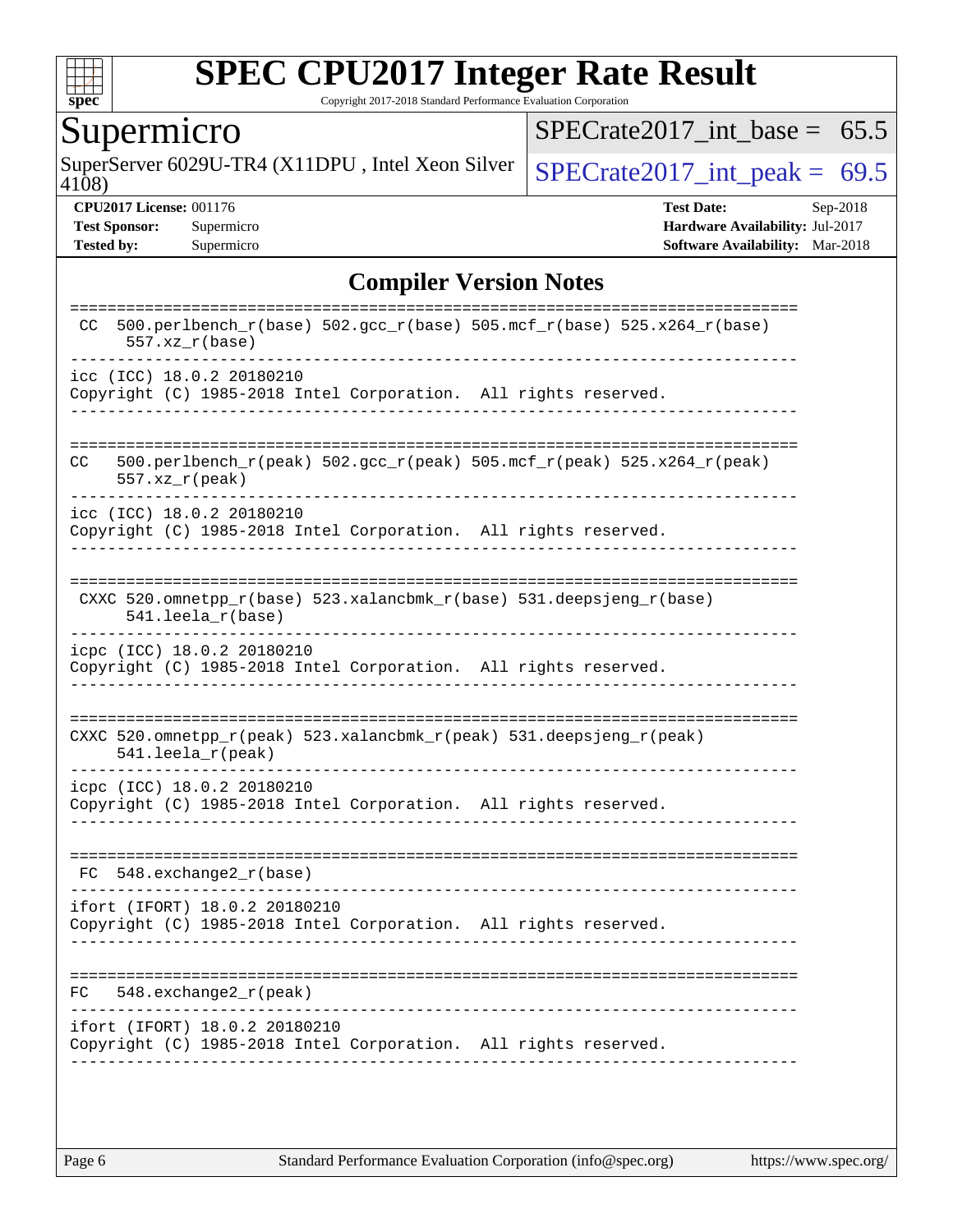

Copyright 2017-2018 Standard Performance Evaluation Corporation

### Supermicro

4108) SuperServer 6029U-TR4 (X11DPU, Intel Xeon Silver  $SPECrate2017$  int peak = 69.5

 $SPECTate2017\_int\_base = 65.5$ 

**[CPU2017 License:](http://www.spec.org/auto/cpu2017/Docs/result-fields.html#CPU2017License)** 001176 **[Test Date:](http://www.spec.org/auto/cpu2017/Docs/result-fields.html#TestDate)** Sep-2018 **[Test Sponsor:](http://www.spec.org/auto/cpu2017/Docs/result-fields.html#TestSponsor)** Supermicro **[Hardware Availability:](http://www.spec.org/auto/cpu2017/Docs/result-fields.html#HardwareAvailability)** Jul-2017 **[Tested by:](http://www.spec.org/auto/cpu2017/Docs/result-fields.html#Testedby)** Supermicro **[Software Availability:](http://www.spec.org/auto/cpu2017/Docs/result-fields.html#SoftwareAvailability)** Mar-2018

### **[Base Compiler Invocation](http://www.spec.org/auto/cpu2017/Docs/result-fields.html#BaseCompilerInvocation)**

[C benchmarks](http://www.spec.org/auto/cpu2017/Docs/result-fields.html#Cbenchmarks): [icc -m64 -std=c11](http://www.spec.org/cpu2017/results/res2018q4/cpu2017-20181002-09048.flags.html#user_CCbase_intel_icc_64bit_c11_33ee0cdaae7deeeab2a9725423ba97205ce30f63b9926c2519791662299b76a0318f32ddfffdc46587804de3178b4f9328c46fa7c2b0cd779d7a61945c91cd35)

[C++ benchmarks:](http://www.spec.org/auto/cpu2017/Docs/result-fields.html#CXXbenchmarks) [icpc -m64](http://www.spec.org/cpu2017/results/res2018q4/cpu2017-20181002-09048.flags.html#user_CXXbase_intel_icpc_64bit_4ecb2543ae3f1412ef961e0650ca070fec7b7afdcd6ed48761b84423119d1bf6bdf5cad15b44d48e7256388bc77273b966e5eb805aefd121eb22e9299b2ec9d9)

[Fortran benchmarks](http://www.spec.org/auto/cpu2017/Docs/result-fields.html#Fortranbenchmarks): [ifort -m64](http://www.spec.org/cpu2017/results/res2018q4/cpu2017-20181002-09048.flags.html#user_FCbase_intel_ifort_64bit_24f2bb282fbaeffd6157abe4f878425411749daecae9a33200eee2bee2fe76f3b89351d69a8130dd5949958ce389cf37ff59a95e7a40d588e8d3a57e0c3fd751)

#### **[Base Portability Flags](http://www.spec.org/auto/cpu2017/Docs/result-fields.html#BasePortabilityFlags)**

 500.perlbench\_r: [-DSPEC\\_LP64](http://www.spec.org/cpu2017/results/res2018q4/cpu2017-20181002-09048.flags.html#b500.perlbench_r_basePORTABILITY_DSPEC_LP64) [-DSPEC\\_LINUX\\_X64](http://www.spec.org/cpu2017/results/res2018q4/cpu2017-20181002-09048.flags.html#b500.perlbench_r_baseCPORTABILITY_DSPEC_LINUX_X64) 502.gcc\_r: [-DSPEC\\_LP64](http://www.spec.org/cpu2017/results/res2018q4/cpu2017-20181002-09048.flags.html#suite_basePORTABILITY502_gcc_r_DSPEC_LP64) 505.mcf\_r: [-DSPEC\\_LP64](http://www.spec.org/cpu2017/results/res2018q4/cpu2017-20181002-09048.flags.html#suite_basePORTABILITY505_mcf_r_DSPEC_LP64) 520.omnetpp\_r: [-DSPEC\\_LP64](http://www.spec.org/cpu2017/results/res2018q4/cpu2017-20181002-09048.flags.html#suite_basePORTABILITY520_omnetpp_r_DSPEC_LP64) 523.xalancbmk\_r: [-DSPEC\\_LP64](http://www.spec.org/cpu2017/results/res2018q4/cpu2017-20181002-09048.flags.html#suite_basePORTABILITY523_xalancbmk_r_DSPEC_LP64) [-DSPEC\\_LINUX](http://www.spec.org/cpu2017/results/res2018q4/cpu2017-20181002-09048.flags.html#b523.xalancbmk_r_baseCXXPORTABILITY_DSPEC_LINUX) 525.x264\_r: [-DSPEC\\_LP64](http://www.spec.org/cpu2017/results/res2018q4/cpu2017-20181002-09048.flags.html#suite_basePORTABILITY525_x264_r_DSPEC_LP64) 531.deepsjeng\_r: [-DSPEC\\_LP64](http://www.spec.org/cpu2017/results/res2018q4/cpu2017-20181002-09048.flags.html#suite_basePORTABILITY531_deepsjeng_r_DSPEC_LP64) 541.leela\_r: [-DSPEC\\_LP64](http://www.spec.org/cpu2017/results/res2018q4/cpu2017-20181002-09048.flags.html#suite_basePORTABILITY541_leela_r_DSPEC_LP64) 548.exchange2\_r: [-DSPEC\\_LP64](http://www.spec.org/cpu2017/results/res2018q4/cpu2017-20181002-09048.flags.html#suite_basePORTABILITY548_exchange2_r_DSPEC_LP64) 557.xz\_r: [-DSPEC\\_LP64](http://www.spec.org/cpu2017/results/res2018q4/cpu2017-20181002-09048.flags.html#suite_basePORTABILITY557_xz_r_DSPEC_LP64)

### **[Base Optimization Flags](http://www.spec.org/auto/cpu2017/Docs/result-fields.html#BaseOptimizationFlags)**

[C benchmarks](http://www.spec.org/auto/cpu2017/Docs/result-fields.html#Cbenchmarks):

[-Wl,-z,muldefs](http://www.spec.org/cpu2017/results/res2018q4/cpu2017-20181002-09048.flags.html#user_CCbase_link_force_multiple1_b4cbdb97b34bdee9ceefcfe54f4c8ea74255f0b02a4b23e853cdb0e18eb4525ac79b5a88067c842dd0ee6996c24547a27a4b99331201badda8798ef8a743f577) [-xCORE-AVX512](http://www.spec.org/cpu2017/results/res2018q4/cpu2017-20181002-09048.flags.html#user_CCbase_f-xCORE-AVX512) [-ipo](http://www.spec.org/cpu2017/results/res2018q4/cpu2017-20181002-09048.flags.html#user_CCbase_f-ipo) [-O3](http://www.spec.org/cpu2017/results/res2018q4/cpu2017-20181002-09048.flags.html#user_CCbase_f-O3) [-no-prec-div](http://www.spec.org/cpu2017/results/res2018q4/cpu2017-20181002-09048.flags.html#user_CCbase_f-no-prec-div) [-qopt-mem-layout-trans=3](http://www.spec.org/cpu2017/results/res2018q4/cpu2017-20181002-09048.flags.html#user_CCbase_f-qopt-mem-layout-trans_de80db37974c74b1f0e20d883f0b675c88c3b01e9d123adea9b28688d64333345fb62bc4a798493513fdb68f60282f9a726aa07f478b2f7113531aecce732043) [-L/usr/local/je5.0.1-64/lib](http://www.spec.org/cpu2017/results/res2018q4/cpu2017-20181002-09048.flags.html#user_CCbase_jemalloc_link_path64_4b10a636b7bce113509b17f3bd0d6226c5fb2346b9178c2d0232c14f04ab830f976640479e5c33dc2bcbbdad86ecfb6634cbbd4418746f06f368b512fced5394) [-ljemalloc](http://www.spec.org/cpu2017/results/res2018q4/cpu2017-20181002-09048.flags.html#user_CCbase_jemalloc_link_lib_d1249b907c500fa1c0672f44f562e3d0f79738ae9e3c4a9c376d49f265a04b9c99b167ecedbf6711b3085be911c67ff61f150a17b3472be731631ba4d0471706)

[C++ benchmarks:](http://www.spec.org/auto/cpu2017/Docs/result-fields.html#CXXbenchmarks)

[-Wl,-z,muldefs](http://www.spec.org/cpu2017/results/res2018q4/cpu2017-20181002-09048.flags.html#user_CXXbase_link_force_multiple1_b4cbdb97b34bdee9ceefcfe54f4c8ea74255f0b02a4b23e853cdb0e18eb4525ac79b5a88067c842dd0ee6996c24547a27a4b99331201badda8798ef8a743f577) [-xCORE-AVX512](http://www.spec.org/cpu2017/results/res2018q4/cpu2017-20181002-09048.flags.html#user_CXXbase_f-xCORE-AVX512) [-ipo](http://www.spec.org/cpu2017/results/res2018q4/cpu2017-20181002-09048.flags.html#user_CXXbase_f-ipo) [-O3](http://www.spec.org/cpu2017/results/res2018q4/cpu2017-20181002-09048.flags.html#user_CXXbase_f-O3) [-no-prec-div](http://www.spec.org/cpu2017/results/res2018q4/cpu2017-20181002-09048.flags.html#user_CXXbase_f-no-prec-div) [-qopt-mem-layout-trans=3](http://www.spec.org/cpu2017/results/res2018q4/cpu2017-20181002-09048.flags.html#user_CXXbase_f-qopt-mem-layout-trans_de80db37974c74b1f0e20d883f0b675c88c3b01e9d123adea9b28688d64333345fb62bc4a798493513fdb68f60282f9a726aa07f478b2f7113531aecce732043) [-L/usr/local/je5.0.1-64/lib](http://www.spec.org/cpu2017/results/res2018q4/cpu2017-20181002-09048.flags.html#user_CXXbase_jemalloc_link_path64_4b10a636b7bce113509b17f3bd0d6226c5fb2346b9178c2d0232c14f04ab830f976640479e5c33dc2bcbbdad86ecfb6634cbbd4418746f06f368b512fced5394) [-ljemalloc](http://www.spec.org/cpu2017/results/res2018q4/cpu2017-20181002-09048.flags.html#user_CXXbase_jemalloc_link_lib_d1249b907c500fa1c0672f44f562e3d0f79738ae9e3c4a9c376d49f265a04b9c99b167ecedbf6711b3085be911c67ff61f150a17b3472be731631ba4d0471706)

[Fortran benchmarks](http://www.spec.org/auto/cpu2017/Docs/result-fields.html#Fortranbenchmarks):

[-Wl,-z,muldefs](http://www.spec.org/cpu2017/results/res2018q4/cpu2017-20181002-09048.flags.html#user_FCbase_link_force_multiple1_b4cbdb97b34bdee9ceefcfe54f4c8ea74255f0b02a4b23e853cdb0e18eb4525ac79b5a88067c842dd0ee6996c24547a27a4b99331201badda8798ef8a743f577) [-xCORE-AVX512](http://www.spec.org/cpu2017/results/res2018q4/cpu2017-20181002-09048.flags.html#user_FCbase_f-xCORE-AVX512) [-ipo](http://www.spec.org/cpu2017/results/res2018q4/cpu2017-20181002-09048.flags.html#user_FCbase_f-ipo) [-O3](http://www.spec.org/cpu2017/results/res2018q4/cpu2017-20181002-09048.flags.html#user_FCbase_f-O3) [-no-prec-div](http://www.spec.org/cpu2017/results/res2018q4/cpu2017-20181002-09048.flags.html#user_FCbase_f-no-prec-div) [-qopt-mem-layout-trans=3](http://www.spec.org/cpu2017/results/res2018q4/cpu2017-20181002-09048.flags.html#user_FCbase_f-qopt-mem-layout-trans_de80db37974c74b1f0e20d883f0b675c88c3b01e9d123adea9b28688d64333345fb62bc4a798493513fdb68f60282f9a726aa07f478b2f7113531aecce732043) [-nostandard-realloc-lhs](http://www.spec.org/cpu2017/results/res2018q4/cpu2017-20181002-09048.flags.html#user_FCbase_f_2003_std_realloc_82b4557e90729c0f113870c07e44d33d6f5a304b4f63d4c15d2d0f1fab99f5daaed73bdb9275d9ae411527f28b936061aa8b9c8f2d63842963b95c9dd6426b8a) [-L/usr/local/je5.0.1-64/lib](http://www.spec.org/cpu2017/results/res2018q4/cpu2017-20181002-09048.flags.html#user_FCbase_jemalloc_link_path64_4b10a636b7bce113509b17f3bd0d6226c5fb2346b9178c2d0232c14f04ab830f976640479e5c33dc2bcbbdad86ecfb6634cbbd4418746f06f368b512fced5394) [-ljemalloc](http://www.spec.org/cpu2017/results/res2018q4/cpu2017-20181002-09048.flags.html#user_FCbase_jemalloc_link_lib_d1249b907c500fa1c0672f44f562e3d0f79738ae9e3c4a9c376d49f265a04b9c99b167ecedbf6711b3085be911c67ff61f150a17b3472be731631ba4d0471706)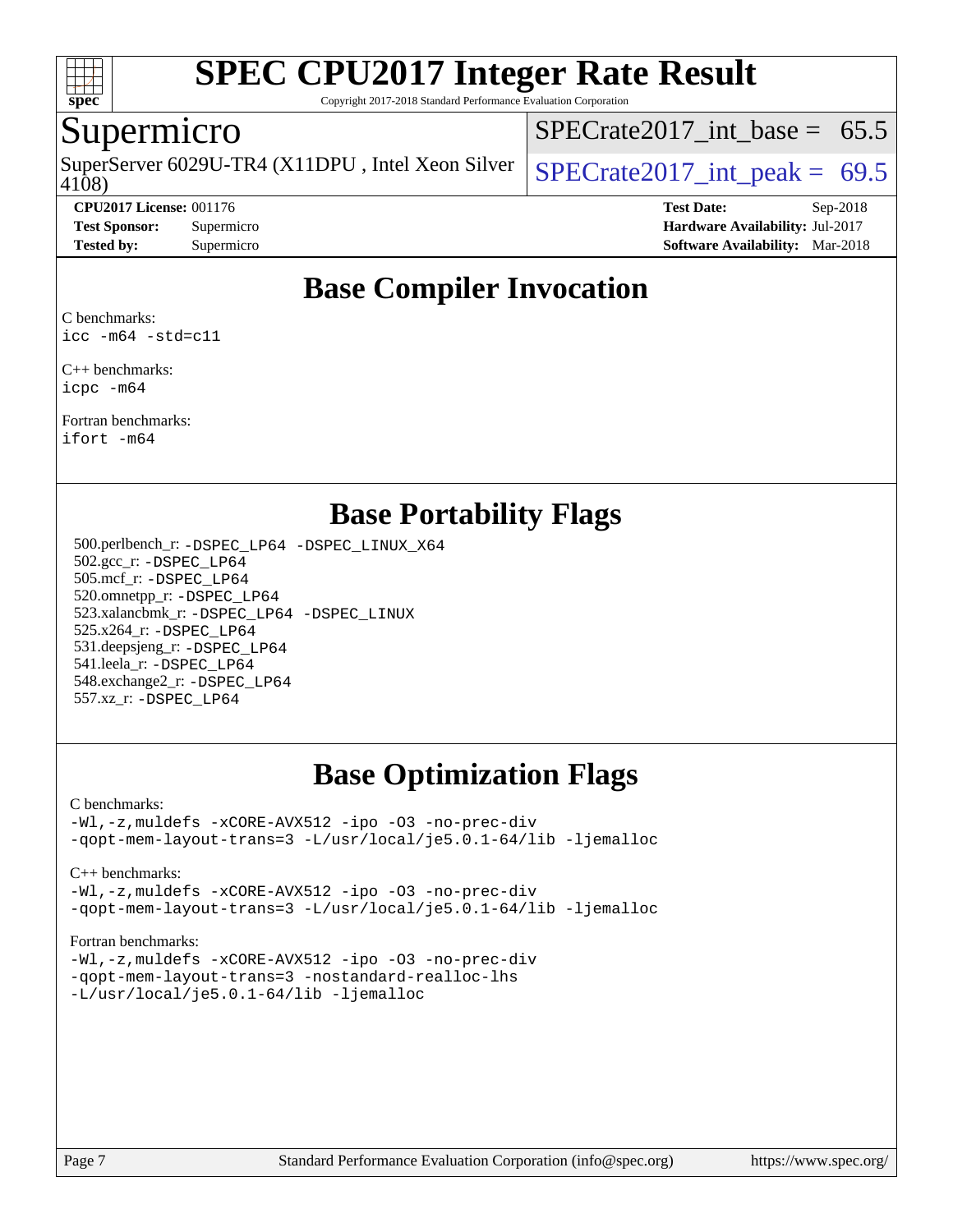

Copyright 2017-2018 Standard Performance Evaluation Corporation

#### Supermicro

SuperServer 6029U-TR4 (X11DPU, Intel Xeon Silver  $SPECrate2017$  int peak = 69.5

SPECrate2017 int\_base =  $65.5$ 

4108)

**[Tested by:](http://www.spec.org/auto/cpu2017/Docs/result-fields.html#Testedby)** Supermicro **Supermicro [Software Availability:](http://www.spec.org/auto/cpu2017/Docs/result-fields.html#SoftwareAvailability)** Mar-2018

**[CPU2017 License:](http://www.spec.org/auto/cpu2017/Docs/result-fields.html#CPU2017License)** 001176 **[Test Date:](http://www.spec.org/auto/cpu2017/Docs/result-fields.html#TestDate)** Sep-2018 **[Test Sponsor:](http://www.spec.org/auto/cpu2017/Docs/result-fields.html#TestSponsor)** Supermicro **[Hardware Availability:](http://www.spec.org/auto/cpu2017/Docs/result-fields.html#HardwareAvailability)** Jul-2017

### **[Peak Compiler Invocation](http://www.spec.org/auto/cpu2017/Docs/result-fields.html#PeakCompilerInvocation)**

[C benchmarks \(except as noted below\)](http://www.spec.org/auto/cpu2017/Docs/result-fields.html#Cbenchmarksexceptasnotedbelow): [icc -m64 -std=c11](http://www.spec.org/cpu2017/results/res2018q4/cpu2017-20181002-09048.flags.html#user_CCpeak_intel_icc_64bit_c11_33ee0cdaae7deeeab2a9725423ba97205ce30f63b9926c2519791662299b76a0318f32ddfffdc46587804de3178b4f9328c46fa7c2b0cd779d7a61945c91cd35)

502.gcc\_r: [icc -m32 -std=c11 -L/home/prasadj/specdev/IC18u2\\_Internal/lin\\_18\\_0\\_20180210/compiler/lib/ia32\\_lin](http://www.spec.org/cpu2017/results/res2018q4/cpu2017-20181002-09048.flags.html#user_peakCCLD502_gcc_r_intel_icc_a481ac844e7127046fad14d498c730a1848fa901fbbb2c3dfdd5e9fbbac777c8009953946d55d8b6afe8ed0da70dd2b4f8dedbdf7ab1ee211ba70d24a5d89f85)

[C++ benchmarks \(except as noted below\):](http://www.spec.org/auto/cpu2017/Docs/result-fields.html#CXXbenchmarksexceptasnotedbelow) [icpc -m64](http://www.spec.org/cpu2017/results/res2018q4/cpu2017-20181002-09048.flags.html#user_CXXpeak_intel_icpc_64bit_4ecb2543ae3f1412ef961e0650ca070fec7b7afdcd6ed48761b84423119d1bf6bdf5cad15b44d48e7256388bc77273b966e5eb805aefd121eb22e9299b2ec9d9)

523.xalancbmk\_r: [icpc -m32 -L/home/prasadj/specdev/IC18u2\\_Internal/lin\\_18\\_0\\_20180210/compiler/lib/ia32\\_lin](http://www.spec.org/cpu2017/results/res2018q4/cpu2017-20181002-09048.flags.html#user_peakCXXLD523_xalancbmk_r_intel_icpc_c6d030cd79af6ea7d6fb64c57e8fe7ae8fe0b96fc5a3b3f4a10e3273b3d7fa9decd8263f6330cef23f751cb093a69fae84a2bf4c243500a8eed069248128076f)

[Fortran benchmarks:](http://www.spec.org/auto/cpu2017/Docs/result-fields.html#Fortranbenchmarks) [ifort -m64](http://www.spec.org/cpu2017/results/res2018q4/cpu2017-20181002-09048.flags.html#user_FCpeak_intel_ifort_64bit_24f2bb282fbaeffd6157abe4f878425411749daecae9a33200eee2bee2fe76f3b89351d69a8130dd5949958ce389cf37ff59a95e7a40d588e8d3a57e0c3fd751)

# **[Peak Portability Flags](http://www.spec.org/auto/cpu2017/Docs/result-fields.html#PeakPortabilityFlags)**

 500.perlbench\_r: [-DSPEC\\_LP64](http://www.spec.org/cpu2017/results/res2018q4/cpu2017-20181002-09048.flags.html#b500.perlbench_r_peakPORTABILITY_DSPEC_LP64) [-DSPEC\\_LINUX\\_X64](http://www.spec.org/cpu2017/results/res2018q4/cpu2017-20181002-09048.flags.html#b500.perlbench_r_peakCPORTABILITY_DSPEC_LINUX_X64) 502.gcc\_r: [-D\\_FILE\\_OFFSET\\_BITS=64](http://www.spec.org/cpu2017/results/res2018q4/cpu2017-20181002-09048.flags.html#user_peakPORTABILITY502_gcc_r_file_offset_bits_64_5ae949a99b284ddf4e95728d47cb0843d81b2eb0e18bdfe74bbf0f61d0b064f4bda2f10ea5eb90e1dcab0e84dbc592acfc5018bc955c18609f94ddb8d550002c) 505.mcf\_r: [-DSPEC\\_LP64](http://www.spec.org/cpu2017/results/res2018q4/cpu2017-20181002-09048.flags.html#suite_peakPORTABILITY505_mcf_r_DSPEC_LP64) 520.omnetpp\_r: [-DSPEC\\_LP64](http://www.spec.org/cpu2017/results/res2018q4/cpu2017-20181002-09048.flags.html#suite_peakPORTABILITY520_omnetpp_r_DSPEC_LP64) 523.xalancbmk\_r: [-D\\_FILE\\_OFFSET\\_BITS=64](http://www.spec.org/cpu2017/results/res2018q4/cpu2017-20181002-09048.flags.html#user_peakPORTABILITY523_xalancbmk_r_file_offset_bits_64_5ae949a99b284ddf4e95728d47cb0843d81b2eb0e18bdfe74bbf0f61d0b064f4bda2f10ea5eb90e1dcab0e84dbc592acfc5018bc955c18609f94ddb8d550002c) [-DSPEC\\_LINUX](http://www.spec.org/cpu2017/results/res2018q4/cpu2017-20181002-09048.flags.html#b523.xalancbmk_r_peakCXXPORTABILITY_DSPEC_LINUX) 525.x264\_r: [-DSPEC\\_LP64](http://www.spec.org/cpu2017/results/res2018q4/cpu2017-20181002-09048.flags.html#suite_peakPORTABILITY525_x264_r_DSPEC_LP64) 531.deepsjeng\_r: [-DSPEC\\_LP64](http://www.spec.org/cpu2017/results/res2018q4/cpu2017-20181002-09048.flags.html#suite_peakPORTABILITY531_deepsjeng_r_DSPEC_LP64) 541.leela\_r: [-DSPEC\\_LP64](http://www.spec.org/cpu2017/results/res2018q4/cpu2017-20181002-09048.flags.html#suite_peakPORTABILITY541_leela_r_DSPEC_LP64) 548.exchange2\_r: [-DSPEC\\_LP64](http://www.spec.org/cpu2017/results/res2018q4/cpu2017-20181002-09048.flags.html#suite_peakPORTABILITY548_exchange2_r_DSPEC_LP64) 557.xz\_r: [-DSPEC\\_LP64](http://www.spec.org/cpu2017/results/res2018q4/cpu2017-20181002-09048.flags.html#suite_peakPORTABILITY557_xz_r_DSPEC_LP64)

## **[Peak Optimization Flags](http://www.spec.org/auto/cpu2017/Docs/result-fields.html#PeakOptimizationFlags)**

[C benchmarks](http://www.spec.org/auto/cpu2017/Docs/result-fields.html#Cbenchmarks):

 500.perlbench\_r: [-Wl,-z,muldefs](http://www.spec.org/cpu2017/results/res2018q4/cpu2017-20181002-09048.flags.html#user_peakEXTRA_LDFLAGS500_perlbench_r_link_force_multiple1_b4cbdb97b34bdee9ceefcfe54f4c8ea74255f0b02a4b23e853cdb0e18eb4525ac79b5a88067c842dd0ee6996c24547a27a4b99331201badda8798ef8a743f577) [-prof-gen](http://www.spec.org/cpu2017/results/res2018q4/cpu2017-20181002-09048.flags.html#user_peakPASS1_CFLAGSPASS1_LDFLAGS500_perlbench_r_prof_gen_5aa4926d6013ddb2a31985c654b3eb18169fc0c6952a63635c234f711e6e63dd76e94ad52365559451ec499a2cdb89e4dc58ba4c67ef54ca681ffbe1461d6b36)(pass 1) [-prof-use](http://www.spec.org/cpu2017/results/res2018q4/cpu2017-20181002-09048.flags.html#user_peakPASS2_CFLAGSPASS2_LDFLAGS500_perlbench_r_prof_use_1a21ceae95f36a2b53c25747139a6c16ca95bd9def2a207b4f0849963b97e94f5260e30a0c64f4bb623698870e679ca08317ef8150905d41bd88c6f78df73f19)(pass 2) [-ipo](http://www.spec.org/cpu2017/results/res2018q4/cpu2017-20181002-09048.flags.html#user_peakPASS1_COPTIMIZEPASS2_COPTIMIZE500_perlbench_r_f-ipo) [-xCORE-AVX512](http://www.spec.org/cpu2017/results/res2018q4/cpu2017-20181002-09048.flags.html#user_peakPASS2_COPTIMIZE500_perlbench_r_f-xCORE-AVX512) [-O3](http://www.spec.org/cpu2017/results/res2018q4/cpu2017-20181002-09048.flags.html#user_peakPASS1_COPTIMIZEPASS2_COPTIMIZE500_perlbench_r_f-O3) [-no-prec-div](http://www.spec.org/cpu2017/results/res2018q4/cpu2017-20181002-09048.flags.html#user_peakPASS1_COPTIMIZEPASS2_COPTIMIZE500_perlbench_r_f-no-prec-div) [-qopt-mem-layout-trans=3](http://www.spec.org/cpu2017/results/res2018q4/cpu2017-20181002-09048.flags.html#user_peakPASS1_COPTIMIZEPASS2_COPTIMIZE500_perlbench_r_f-qopt-mem-layout-trans_de80db37974c74b1f0e20d883f0b675c88c3b01e9d123adea9b28688d64333345fb62bc4a798493513fdb68f60282f9a726aa07f478b2f7113531aecce732043) [-fno-strict-overflow](http://www.spec.org/cpu2017/results/res2018q4/cpu2017-20181002-09048.flags.html#user_peakEXTRA_OPTIMIZE500_perlbench_r_f-fno-strict-overflow) [-L/usr/local/je5.0.1-64/lib](http://www.spec.org/cpu2017/results/res2018q4/cpu2017-20181002-09048.flags.html#user_peakEXTRA_LIBS500_perlbench_r_jemalloc_link_path64_4b10a636b7bce113509b17f3bd0d6226c5fb2346b9178c2d0232c14f04ab830f976640479e5c33dc2bcbbdad86ecfb6634cbbd4418746f06f368b512fced5394) [-ljemalloc](http://www.spec.org/cpu2017/results/res2018q4/cpu2017-20181002-09048.flags.html#user_peakEXTRA_LIBS500_perlbench_r_jemalloc_link_lib_d1249b907c500fa1c0672f44f562e3d0f79738ae9e3c4a9c376d49f265a04b9c99b167ecedbf6711b3085be911c67ff61f150a17b3472be731631ba4d0471706)

 502.gcc\_r: [-Wl,-z,muldefs](http://www.spec.org/cpu2017/results/res2018q4/cpu2017-20181002-09048.flags.html#user_peakEXTRA_LDFLAGS502_gcc_r_link_force_multiple1_b4cbdb97b34bdee9ceefcfe54f4c8ea74255f0b02a4b23e853cdb0e18eb4525ac79b5a88067c842dd0ee6996c24547a27a4b99331201badda8798ef8a743f577) [-prof-gen](http://www.spec.org/cpu2017/results/res2018q4/cpu2017-20181002-09048.flags.html#user_peakPASS1_CFLAGSPASS1_LDFLAGS502_gcc_r_prof_gen_5aa4926d6013ddb2a31985c654b3eb18169fc0c6952a63635c234f711e6e63dd76e94ad52365559451ec499a2cdb89e4dc58ba4c67ef54ca681ffbe1461d6b36)(pass 1) [-prof-use](http://www.spec.org/cpu2017/results/res2018q4/cpu2017-20181002-09048.flags.html#user_peakPASS2_CFLAGSPASS2_LDFLAGS502_gcc_r_prof_use_1a21ceae95f36a2b53c25747139a6c16ca95bd9def2a207b4f0849963b97e94f5260e30a0c64f4bb623698870e679ca08317ef8150905d41bd88c6f78df73f19)(pass 2) [-ipo](http://www.spec.org/cpu2017/results/res2018q4/cpu2017-20181002-09048.flags.html#user_peakPASS1_COPTIMIZEPASS2_COPTIMIZE502_gcc_r_f-ipo) [-xCORE-AVX512](http://www.spec.org/cpu2017/results/res2018q4/cpu2017-20181002-09048.flags.html#user_peakPASS2_COPTIMIZE502_gcc_r_f-xCORE-AVX512) [-O3](http://www.spec.org/cpu2017/results/res2018q4/cpu2017-20181002-09048.flags.html#user_peakPASS1_COPTIMIZEPASS2_COPTIMIZE502_gcc_r_f-O3) [-no-prec-div](http://www.spec.org/cpu2017/results/res2018q4/cpu2017-20181002-09048.flags.html#user_peakPASS1_COPTIMIZEPASS2_COPTIMIZE502_gcc_r_f-no-prec-div) [-qopt-mem-layout-trans=3](http://www.spec.org/cpu2017/results/res2018q4/cpu2017-20181002-09048.flags.html#user_peakPASS1_COPTIMIZEPASS2_COPTIMIZE502_gcc_r_f-qopt-mem-layout-trans_de80db37974c74b1f0e20d883f0b675c88c3b01e9d123adea9b28688d64333345fb62bc4a798493513fdb68f60282f9a726aa07f478b2f7113531aecce732043) [-L/usr/local/je5.0.1-32/lib](http://www.spec.org/cpu2017/results/res2018q4/cpu2017-20181002-09048.flags.html#user_peakEXTRA_LIBS502_gcc_r_jemalloc_link_path32_e29f22e8e6c17053bbc6a0971f5a9c01a601a06bb1a59df2084b77a2fe0a2995b64fd4256feaeea39eeba3aae142e96e2b2b0a28974019c0c0c88139a84f900a) [-ljemalloc](http://www.spec.org/cpu2017/results/res2018q4/cpu2017-20181002-09048.flags.html#user_peakEXTRA_LIBS502_gcc_r_jemalloc_link_lib_d1249b907c500fa1c0672f44f562e3d0f79738ae9e3c4a9c376d49f265a04b9c99b167ecedbf6711b3085be911c67ff61f150a17b3472be731631ba4d0471706)

505.mcf\_r: basepeak = yes

**(Continued on next page)**

Page 8 Standard Performance Evaluation Corporation [\(info@spec.org\)](mailto:info@spec.org) <https://www.spec.org/>